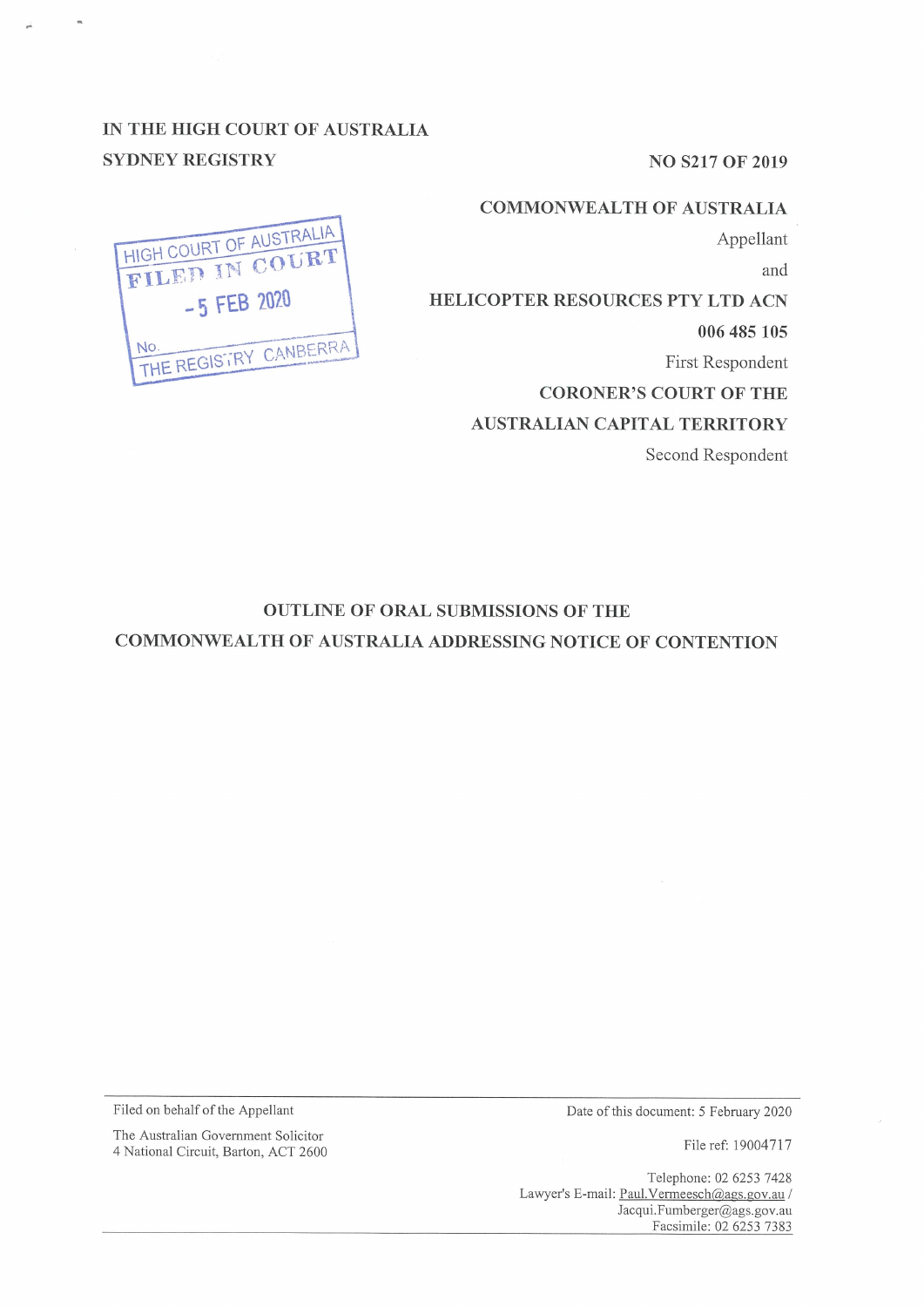## **PART I INTERNET PUBLICATION**

1. This outline of oral submissions is in a form suitable for publication on the Internet.

#### **PART II PROPOSITIONS TO BE ADVANCED IN ORAL ARGUMENT**

#### **I. Notice of Contention**

- 2. The NOC argument seeks to detach existing legal doctrines from their foundations and combine them in a way that produces a result at odds with settled principle and authority **(PJ [115]; CAB 60-61).**
- 3. In identifying what was actually decided in the relevant authorities, it is analytically helpful to distinguish between three possible applications of the principle of legality/clear statement rule.
	- 3 .1. *First,* there must be a clear statement before a statutory power that is conferred for the purpose of determining whether criminal proceedings should be instituted will be held to authorise a coercive examination after the laying of criminal charges.
	- 3 .2. *Second,* there must be a clear statement before a statutory power to conduct a coercive examination will be held to authorise an interference with the accusatorial system of justice. Such an interference will occur only if the examination concerns an accused ( or, in some circumstances, a person who is about to be charged). The examination of persons other than the accused does not interfere with the accusatorial system of justice. To the contrary, the prosecution is ordinarily required to prove its case based on the evidence of such witnesses.
	- 3.3. *Third,* even where a statutory power contains a sufficiently clear statement to authorise investigations after the laying of charges, that power nevertheless will not be held to authorise conduct that interferes with the administration of justice in the absence of a clear statement to that effect. There is no such clear statement in the *Coroner's Act 1997* (ACT) **(FFC [71] (CAB 106); [90] (CAB 115)).**
- 4. It is not an interference with the administration of justice to use statutory powers to obtain information from a person other than the accused.
	- 4.1. *Lee (No* 1) (2013) 251 CLR 196 at [304], [307]-[318], [320], [322], [324] **(Vol 2, Tab 17);** *Hak Song Rav ACC* (2004) 138 FCR 51 at [22], [24], [26]; *ASIC v Elm Financial* (2004) 186 FLR 295 at [34], [40]-[43], [79], [81], [83].

10

20

30